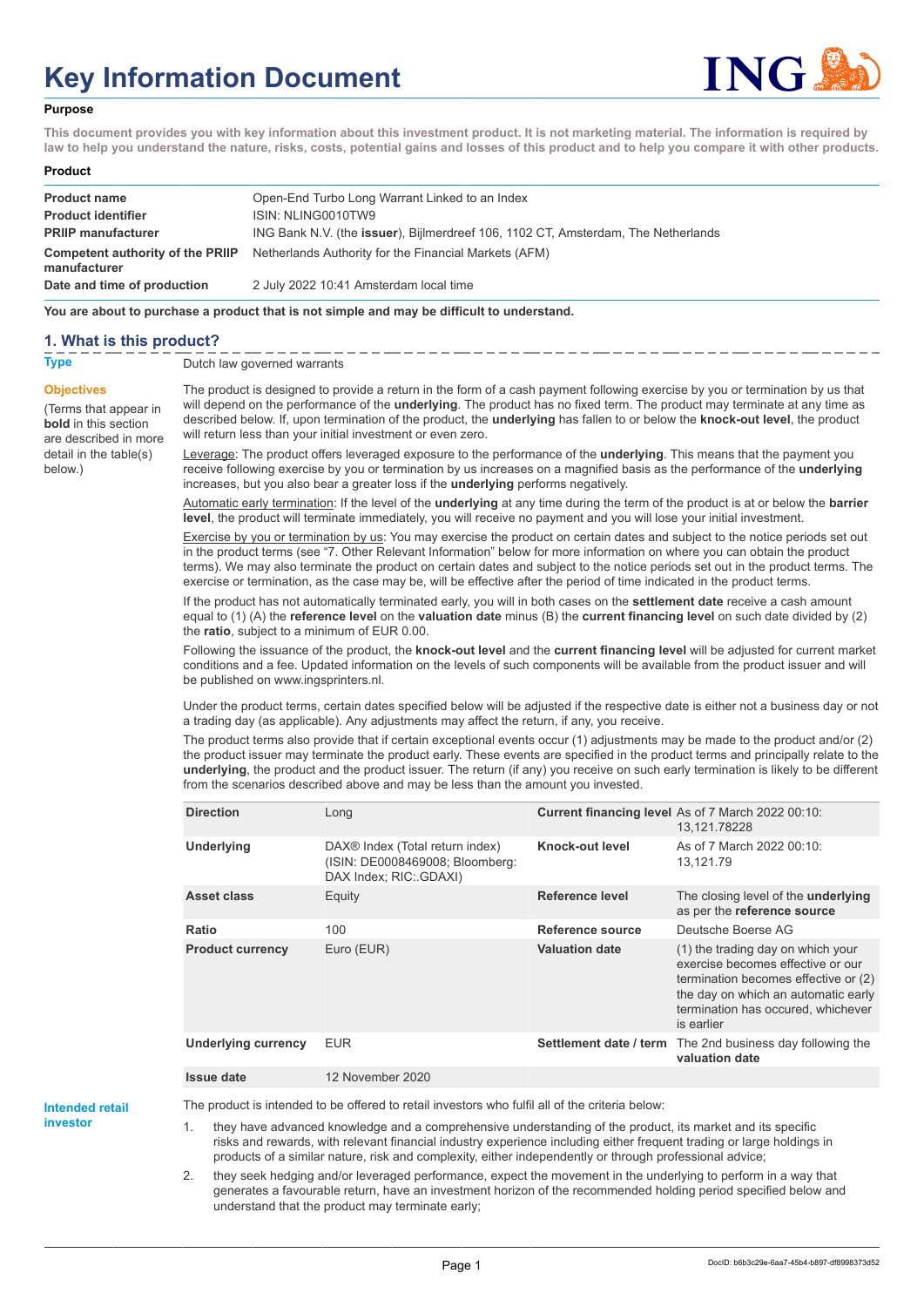- 3. they accept the risk that the issuer could fail to pay or perform its obligations under the product and they are able to bear a total loss of their investment; and
- 4. they are willing to accept a level of risk to achieve potential returns that is consistent with the summary risk indicator shown below.

The product is not intended to be offered to retail clients who do not fulfil these criteria.

### **2. What are the risks and what could I get in return?**

**Risk indicator**

**Performance scenarios**



**Lower risk Higher risk**



**The risk indicator assumes you keep the product for 1 day. The actual risk can vary significantly if you cash in at an early or a later stage and you may get back less.**

The summary risk indicator is a guide to the level of risk of this product compared to other products. It shows how likely it is that the product will lose money because of movements in the markets or because we are not able to pay you.

We have classified this product as 7 out of 7, which is the highest risk class. This rates the potential losses from future performance at a very high level, and poor market conditions are very unlikely to impact our capacity to pay you.

**Be aware of currency risk:** If the currency of your account is different to the currency of this product, you will be exposed to the risk of suffering a loss as a result of the conversion of the currency of the product into the account currency. This risk is not considered in the indicator shown above.

**Be aware of currency risk:** If (i) the Underlying is traded in a different currency than EUR the unwind amount will be converted to EUR at the prevailing exchange rate which may result in a loss; or (ii) the currency of your account is different from the Currency of the product, you may be exposed to the risk of suffering a loss as a result of the conversion of the Currency of the product into the account currency. Risk (ii) above is not considered in the indicator shown above.

This product does not include any protection from future market performance so you could lose some or all of your investment. If we are not able to pay you what is owed, you could lose your entire investment.

For detailed information about all risks relating to the product please refer to the risk sections of the prospectus and any supplements thereto as specified in the section "7. Other relevant information" below.

**Market developments in the future cannot be accurately predicted. The scenarios shown are only an indication of some of the possible outcomes based on recent returns.**

*Investment: EUR 10,000*

| <b>Scenarios</b>           |                                                                           | 1 day                          |  |
|----------------------------|---------------------------------------------------------------------------|--------------------------------|--|
|                            |                                                                           | (Recommended holding period)   |  |
| <b>Stress scenario</b>     | What you might get back after costs<br>Percentage return (not annualised) | <b>EUR 0.00</b><br>$-100.00\%$ |  |
| Unfavourable scenario      | What you might get back after costs<br>Percentage return (not annualised) | <b>EUR 0.00</b><br>$-100.00\%$ |  |
| <b>Moderate scenario</b>   | What you might get back after costs<br>Percentage return (not annualised) | <b>EUR 0.00</b><br>$-100.00\%$ |  |
| <b>Favourable scenario</b> | What you might get back after costs<br>Percentage return (not annualised) | <b>EUR 0.00</b><br>$-100.00\%$ |  |

The average returns shown in the above table are not annualised, which means they may not be comparable to the average returns shown in other key information documents.

This table shows the money you could get back over the next day under different scenarios, assuming that you invest EUR 10,000.

The scenarios shown illustrate how your investment could perform. The recommended holding period for this product is less than one year. The figures are therefore not calculated on a per year basis, but for the recommended holding period. Figures in this section and "4. What are the costs?" are therefore not comparable with figures given for products with a recommended holding period of at least one year. The scenarios presented are an estimate of future performance based on evidence from the past on how the value of this investment varies, and are not an exact indicator. What you get will vary depending on how the market performs and how long you keep the product. The stress scenario shows what you might get back in extreme market circumstances, and it does not take into account the situation where we are not able to pay you.

This product cannot be easily cashed in. This means it is difficult to estimate how much you would get back if you cash in before the recommended holding period. You will either be unable to cash in early or you will have to pay high costs or make a large loss if you do so.

The figures shown include all the costs of the product itself, but may not include all the costs that you pay to your advisor or distributor. The figures do not take into account your personal tax situation, which may also affect how much you get back.

Buying this product holds that you think the level of the underlying will increase.

Your maximum loss would be that you will lose your investment.

#### **3. What happens if ING Bank N.V. is unable to pay out?**